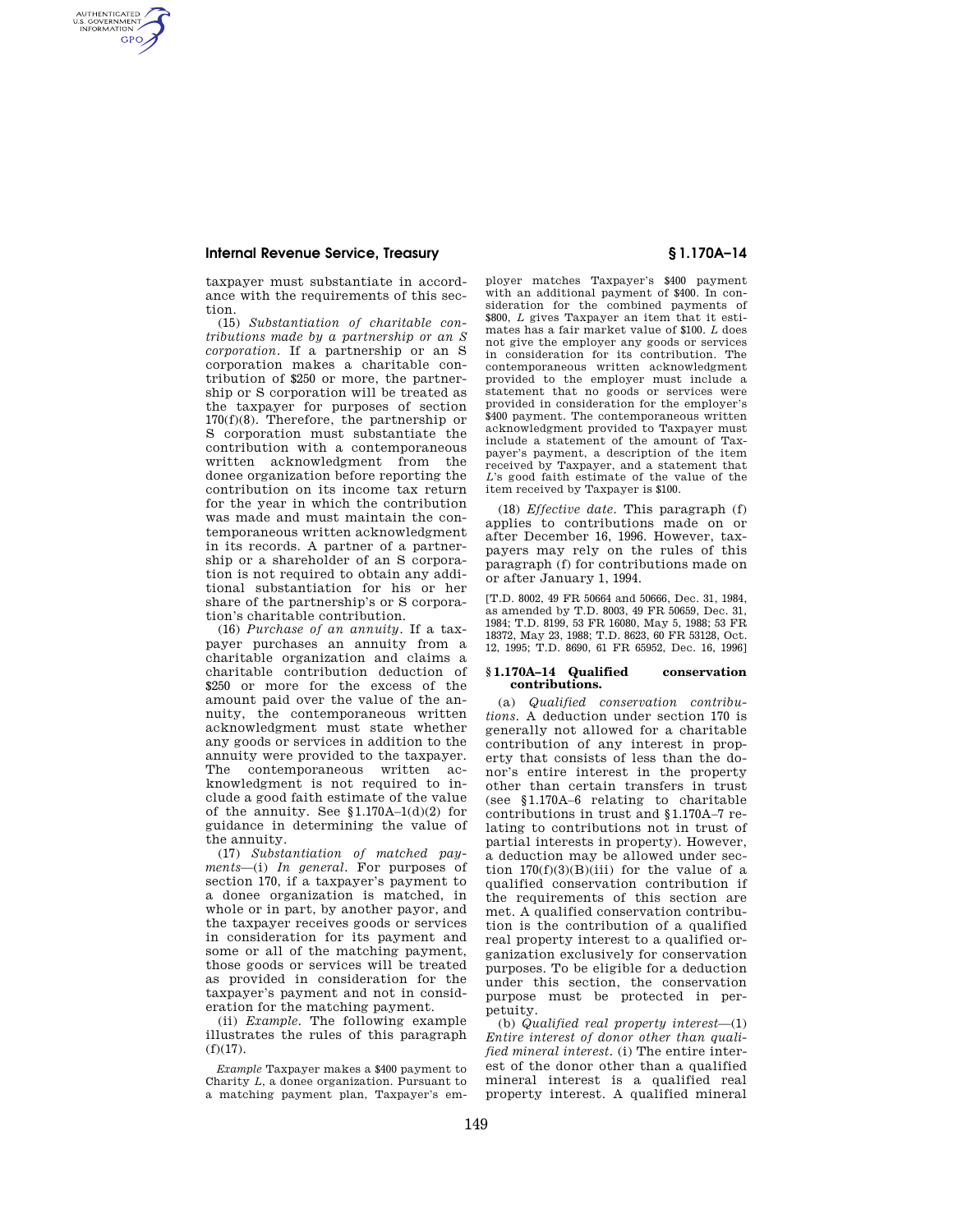interest is the donor's interest in subsurface oil, gas, or other minerals and the right of access to such minerals.

(ii) A real property interest shall not be treated as an entire interest other than a qualified mineral interest by reason of section  $170(h)(2)(A)$  and this paragraph (b)(1) if the property in which the donor's interest exists was divided prior to the contribution in order to enable the donor to retain control of more than a qualified mineral interest or to reduce the real property interest donated. See Treasury regulations § 1.170A–7(a)(2)(i). An entire interest in real property may consist of an undivided interest in the property. But see section  $170(h)(5)(A)$  and the regulations thereunder (relating to the requirement that the conservation purpose which is the subject of the donation must be protected in perpetuity). Minor interests, such as rights-of-way, that will not interfere with the conservation purposes of the donation, may be transferred prior to the conservation contribution without affecting the treatment of a property interest as a qualified real property interest under this paragraph (b)(1).

(2) *Perpetual conservation restriction.* A ''perpetual conservation restriction'' is a qualified real property interest. A ''perpetual conservation restriction'' is a restriction granted in perpetuity on the use which may be made of real property—including, an easement or other interest in real property that under state law has attributes similar to an easement (e.g., a restrictive covenant or equitable servitude). For purposes of this section, the terms *easement, conservation restriction,* and *perpetual conservation restriction* have the same meaning. The definition of *perpetual conservation restriction* under this paragraph (b)(2) is not intended to preclude the deductibility of a donation of affirmative rights to use a land or water area under § 1.170A–13(d)(2). Any rights reserved by the donor in the donation of a perpetual conservation restriction must conform to the requirements of this section. See *e.g.,* paragraph  $(d)(4)(ii)$ ,  $(d)(5)(i)$ ,  $(e)(3)$ , and  $(g)(4)$  of this section.

(c) *Qualified organization—*(1) *Eligible donee.* To be considered an eligible donee under this section, an organiza-

## **§ 1.170A–14 26 CFR Ch. I (4–1–01 Edition)**

tion must be a qualified organization, have a commitment to protect the conservation purposes of the donation, and have the resources to enforce the restrictions. A conservation group organized or operated primarily or substantially for one of the conservation purposes specified in section  $170(h)(4)(A)$ will be considered to have the commitment required by the preceding sentence. A qualified organization need not set aside funds to enforce the restrictions that are the subject of the contribution. For purposes of this section, the term *qualified organization* means:

(i) A governmental unit described in section  $170(b)(1)(A)(v)$ ;

(ii) An organization described in section  $170(b)(1)(A)(vi)$ ;

(iii) A charitable organization described in section  $501(c)(3)$  that meets the public support test of section  $509(a)(2)$ ;

(iv) A charitable organization described in section  $501(c)(3)$  that meets the requirements of section  $509(a)(3)$ and is controlled by an organization described in paragraphs  $(c)(1)$  (i), (ii), or (iii) of this section.

(2) *Transfers by donee.* A deduction shall be allowed for a contribution under this section only if in the instrument of conveyance the donor prohibits the donee from subsequently transferring the easement (or, in the case of a remainder interest or the reservation of a qualified mineral interest, the property), whether or not for consideration, unless the donee organization, as a condition of the subsequent transfer, requires that the conservation purposes which the contribution was originally intended to advance continue to be carried out. Moreover, subsequent transfers must be restricted to organizations qualifying, at the time of the subsequent transfer, as an eligible donee under paragraph (c)(1) of this section. When a later unexpected change in the conditions surrounding the property that is the subject of a donation under paragraph  $(b)(1)$ ,  $(2)$ , or  $(3)$ of this section makes impossible or impractical the continued use of the property for conservation purposes, the requirement of this paragraph will be met if the property is sold or exchanged and any proceeds are used by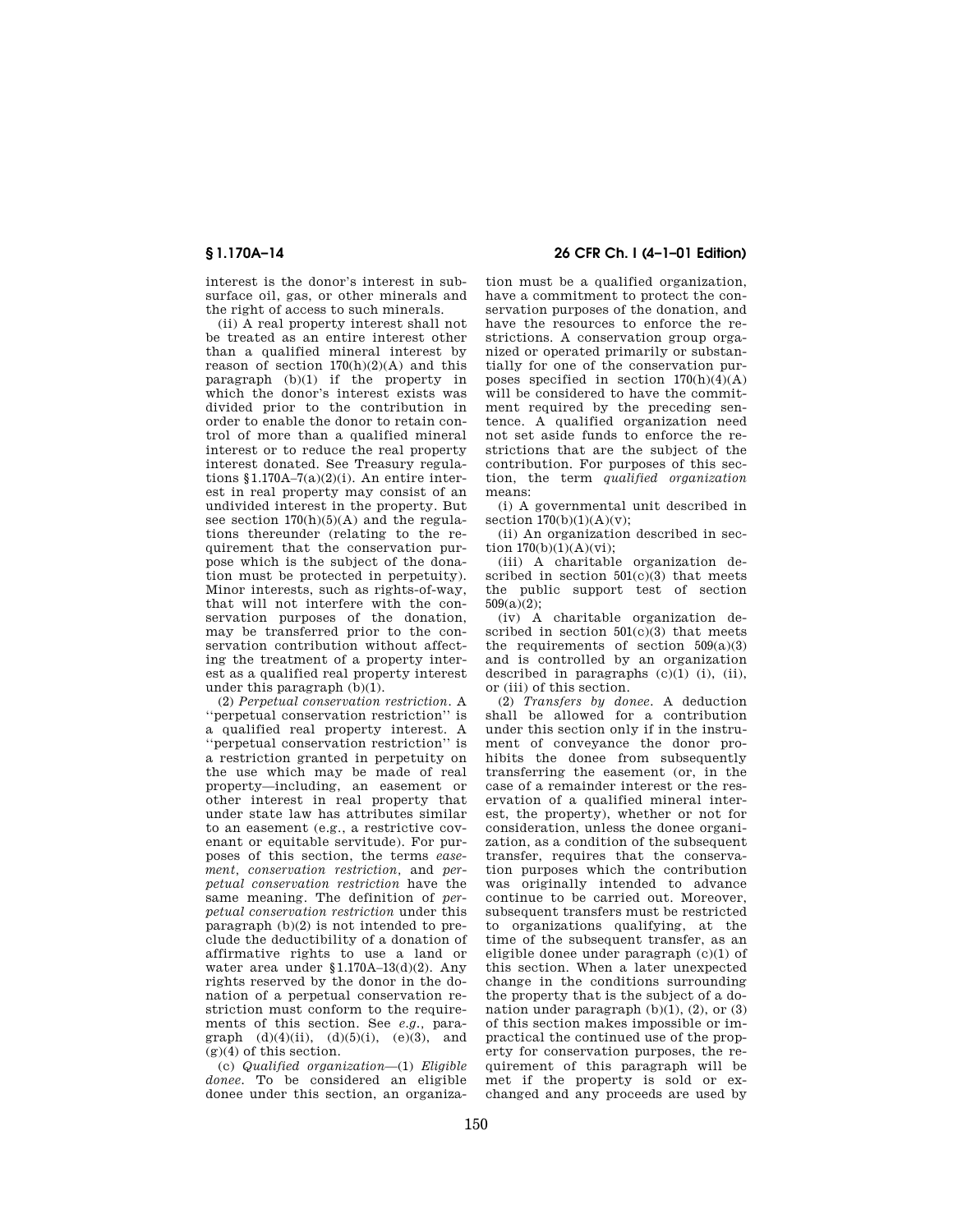the donee organization in a manner consistent with the conservation purposes of the original contribution. In the case of a donation under paragraph (b)(3) of this section to which the preceding sentence applies, see also para $graph (g)(5)(ii)$  of this section.

(d) *Conservation purposes*—(1) *In general.* For purposes of section 170(h) and this section, the term *conservation purposes* means—

(i) The preservation of land areas for outdoor recreation by, or the education of, the general public, within the meaning of paragraph  $(d)(2)$  of this section,

(ii) The protection of a relatively natural habitat of fish, wildlife, or plants, or similar ecosystem, within the meaning of paragraph  $(d)(3)$  of this section,

(iii) The preservation of certain open space (including farmland and forest land) within the meaning of paragraph (d)(4) of this section, or

(iv) The preservation of a historically important land area or a certified historic structure, within the meaning of paragraph (d)(5) of this section.

(2) *Recreation or education*—(i) *In general.* The donation of a qualified real property interest to preserve land areas for the outdoor recreation of the general public or for the education of the general public will meet the conservation purposes test of this section. Thus, conservation purposes would include, for example, the preservation of a water area for the use of the public for boating or fishing, or a nature or hiking trail for the use of the public.

(ii) *Access.* The preservation of land areas for recreation or education will not meet the test of this section unless the recreation or education is for the substantial and regular use of the general public.

(3) *Protection of environmental system*— (i) *In general.* The donation of a qualified real property interest to protect a significant relatively natural habitat in which a fish, wildlife, or plant community, or similar ecosystem normally lives will meet the conservation purposes test of this section. The fact that the habitat or environment has been altered to some extent by human activity will not result in a deduction being denied under this section if the fish, wildlife, or plants continue to exist

there in a relatively natural state. For example, the preservation of a lake formed by a man-made dam or a salt pond formed by a man-made dike would meet the conservation purposes test if the lake or pond were a nature feeding area for a wildlife community that included rare, endangered, or threatened native species.

(ii) *Significant habitat or ecosystem.* Significant habitats and ecosystems include, but are not limited to, habitats for rare, endangered, or threatened species of animal, fish, or plants; natural areas that represent high quality examples of a terrestrial community or aquatic community, such as islands that are undeveloped or not intensely developed where the coastal ecosystem is relatively intact; and natural areas which are included in, or which contribute to, the ecological viability of a local, state, or national park, nature preserve, wildlife refuge, wilderness area, or other similar conservation area.

(iii) *Access*. Limitations on public access to property that is the subject of a donation under this paragraph (d)(3) shall not render the donation nondeductible. For example, a restriction on all public access to the habitat of a threatened native animal species protected by a donation under this paragraph (d)(3) would not cause the donation to be nondeductible.

(4) *Preservation of open space*—(i) *In general*. The donation of a qualified real property interest to preserve open space (including farmland and forest land) will meet the conservation purposes test of this section if such preservation is—

(A) Pursuant to a clearly delineated Federal, state, or local governmental conservation policy and will yield a significant public benefit, or

(B) For the scenic enjoyment of the general public and will yield a significant public benefit.

An open space easement donated on or after December 18, 1980, must meet the requirements of section 170(h) in order to be deductible.

(ii) *Scenic enjoyment*—(A) *Factors.* A contribution made for the preservation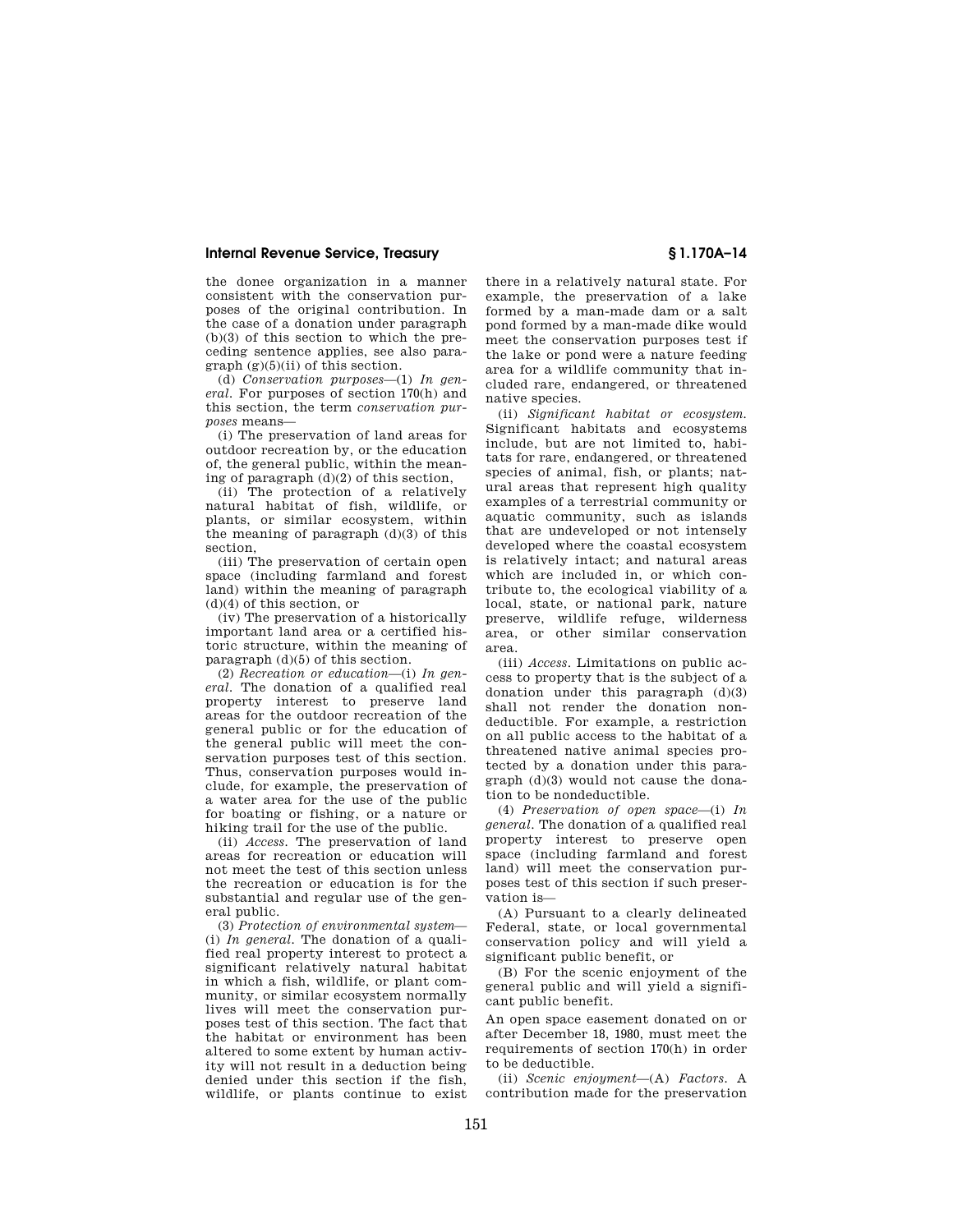of open space may be for the scenic enjoyment of the general public. Preservation of land may be for the scenic enjoyment of the general public if development of the property would impair the scenic character of the local rural or urban landscape or would interfere with a scenic panorama that can be enjoyed from a park, nature preserve, road, waterbody, trail, or historic structure or land area, and such area or transportation way is open to, or utilized by, the public. "Scenic enjoyment'' will be evaluated by considering all pertinent facts and circumstances germane to the contribution. Regional variations in topography, geology, biology, and cultural and economic conditions require flexibility in the application of this test, but do not lessen the burden on the taxpayer to demonstrate the scenic characteristics of a donation under this paragraph. The application of a particular objective factor to help define a view as *scenic* in one setting may in fact be entirely inappropriate in another setting. Among the factors to be considered are:

(*1*) The compatibility of the land use with other land in the vicinity;

(*2*) The degree of contrast and variety provided by the visual scene;

(*3*) The openness of the land (which would be a more significant factor in an urban or densely populated setting or in a heavily wooded area);

(*4*) Relief from urban closeness;

(*5*) The harmonious variety of shapes and textures;

(*6*) The degree to which the land use maintains the scale and character of the urban landscape to preserve open space, visual enjoyment, and sunlight for the surrounding area;

(*7*) The consistency of the proposed scenic view with a methodical state scenic identification program, such as a state landscape inventory; and

(*8*) The consistency of the proposed scenic view with a regional or local landscape inventory made pursuant to a sufficiently rigorous review process, especially if the donation is endorsed by an appropriate state or local governmental agency.

(B) *Access.* To satisfy the requirement of scenic enjoyment by the general public, visual (rather than physical) access to or across the property by the

**§ 1.170A–14 26 CFR Ch. I (4–1–01 Edition)**

general public is sufficient. Under the terms of an open space easement on scenic property, the entire property need not be visible to the public for a donation to qualify under this section, although the public benefit from the donation may be insufficient to qualify for a deduction if only a small portion of the property is visible to the public.

(iii) *Governmental conservation policy*—(A) *In general.* The requirement that the preservation of open space be pursuant to a clearly delineated Federal, state, or local governmental policy is intended to protect the types of property identified by representatives of the general public as worthy of preservation or conservation. A general declaration of conservation goals by a single official or legislative body is not sufficient. However, a governmental conservation policy need not be a certification program that identifies particular lots or small parcels of individually owned property. This requirement will be met by donations that further a specific, identified conservation project, such as the preservation of land within a state or local landmark district that is locally recognized as being significant to that district; the preservation of a wild or scenic river, the preservation of farmland pursuant to a state program for flood prevention and control; or the protection of the scenic, ecological, or historic character of land that is contiguous to, or an integral part of, the surroundings of existing recreation or conservation sites. For example, the donation of a perpetual conservation restriction to a qualified organization pursuant to a formal resolution or certification by a local governmental agency established under state law specifically identifying the subject property as worthy of protection for conservation purposes will meet the requirement of this paragraph. A program need not be funded to satisfy this requirement, but the program must involve a significant commitment by the government with respect to the conservation project. For example, a governmental program according preferential tax assessment or preferential zoning for certain property deemed worthy of protection for conservation purposes would constitute a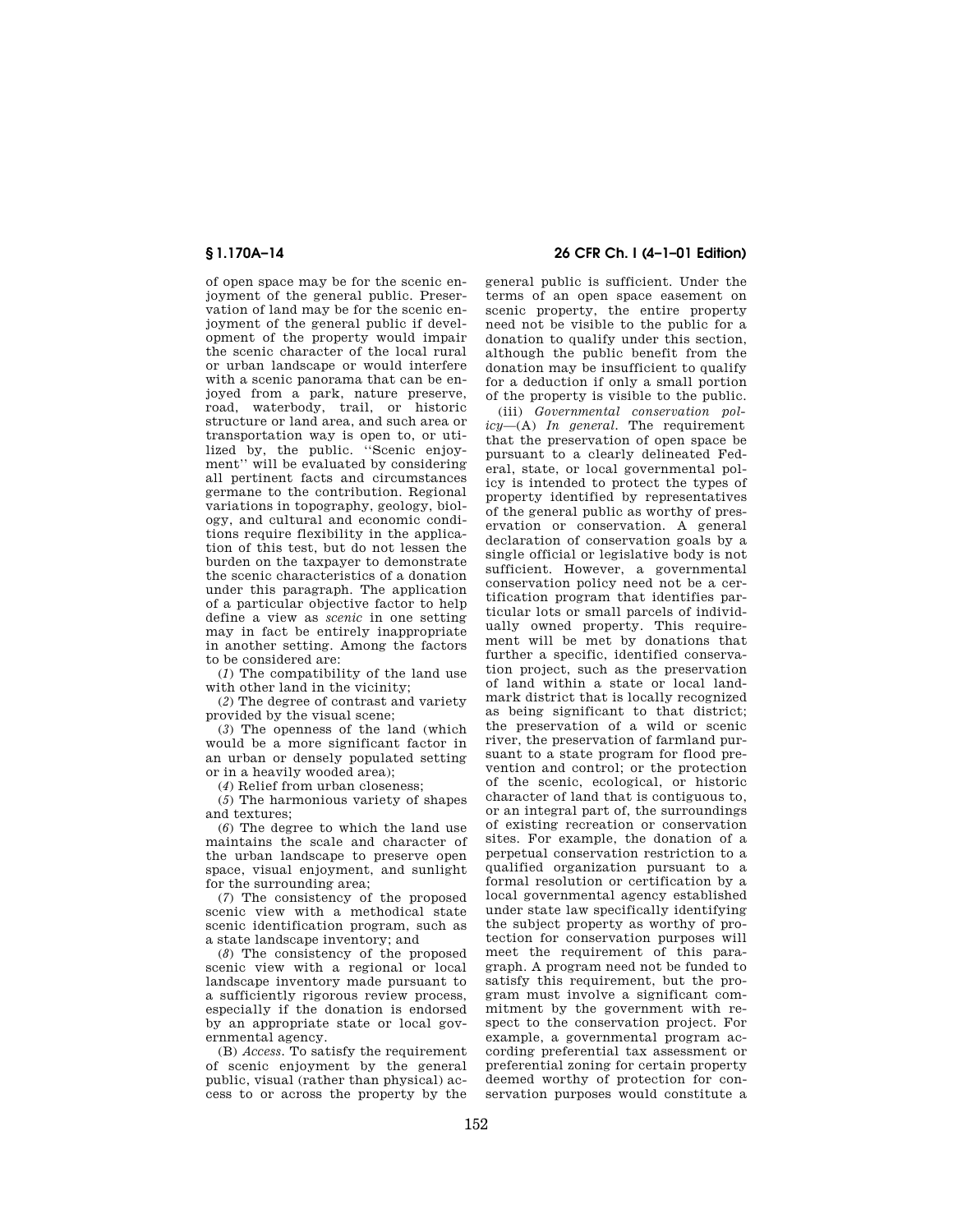significant commitment by the government.

(B) *Effect of acceptance by governmental agency.* Acceptance of an easement by an agency of the Federal Government or by an agency of a state or local government (or by a commission, authority, or similar body duly constituted by the state or local government and acting on behalf of the state or local government) tends to establish the requisite clearly delineated governmental policy, although such acceptance, without more, is not sufficient. The more rigorous the review process by the governmental agency, the more the acceptance of the easement tends to establish the requisite clearly delineated governmental policy. For example, in a state where the legislature has established an Environmental Trust to accept gifts to the state which meet certain conservation purposes and to submit the gifts to a review that requires the approval of the state's highest officials, acceptance of a gift by the Trust tends to establish the requisite clearly delineated governmental policy. However, if the Trust merely accepts such gifts without a review process, the requisite clearly delineated governmental policy is not established.

(C) *Access.* A limitation on public access to property subject to a donation under this paragraph (d)(4)(iii) shall not render the deduction nondeductible unless the conservation purpose of the donation would be undermined or frustrated without public access. For example, a donation pursuant to a governmental policy to protect the scenic character of land near a river requires visual access to the same extent as would a donation under paragraph  $(d)(4)(ii)$  of this section.

(iv) *Significant public benefit—*(A) *Factors.* All contributions made for the preservation of open space must yield a significant public benefit. Public benefit will be evaluated by considering all pertinent facts and circumstances germane to the contribution. Factors germane to the evaluation of public benefit from one contribution may be irrelevant in determining public benefit from another contribution. No single factor will necessarily be determinative. Among the factors to be considered are:

(*1*) The uniqueness of the property to the area;

(*2*) The intensity of land development in the vicinity of the property (both existing development and foreseeable trends of development);

(*3*) The consistency of the proposed open space use with public programs (whether Federal, state or local) for conservation in the region, including programs for outdoor recreation, irrigation or water supply protection, water quality maintenance or enhancement, flood prevention and control, erosion control, shoreline protection, and protection of land areas included in, or related to, a government approved master plan or land management area;

(*4*) The consistency of the proposed open space use with existing private conservation programs in the area, as evidenced by other land, protected by easement or fee ownership by organizations referred to in  $$1.170A-14(c)(1)$ , in close proximity to the property;

(*5*) The likelihood that development of the property would lead to or contribute to degradation of the scenic, natural, or historic character of the area;

(*6*) The opportunity for the general public to use the property or to appreciate its scenic values;

(*7*) The importance of the property in preserving a local or regional landscape or resource that attracts tourism or commerce to the area;

(*8*) The likelihood that the donee will acquire equally desirable and valuable substitute property or property rights;

(*9*) The cost to the donee of enforcing the terms of the conservation restriction;

(*10*) The population density in the area of the property; and

(*11*) The consistency of the proposed open space use with a legislatively mandated program identifying particular parcels of land for future protection.

(B) *Illustrations.* The preservation of an ordinary tract of land would not in and of itself yield a significant public benefit, but the preservation of ordinary land areas in conjunction with other factors that demonstrate significant public benefit or the preservation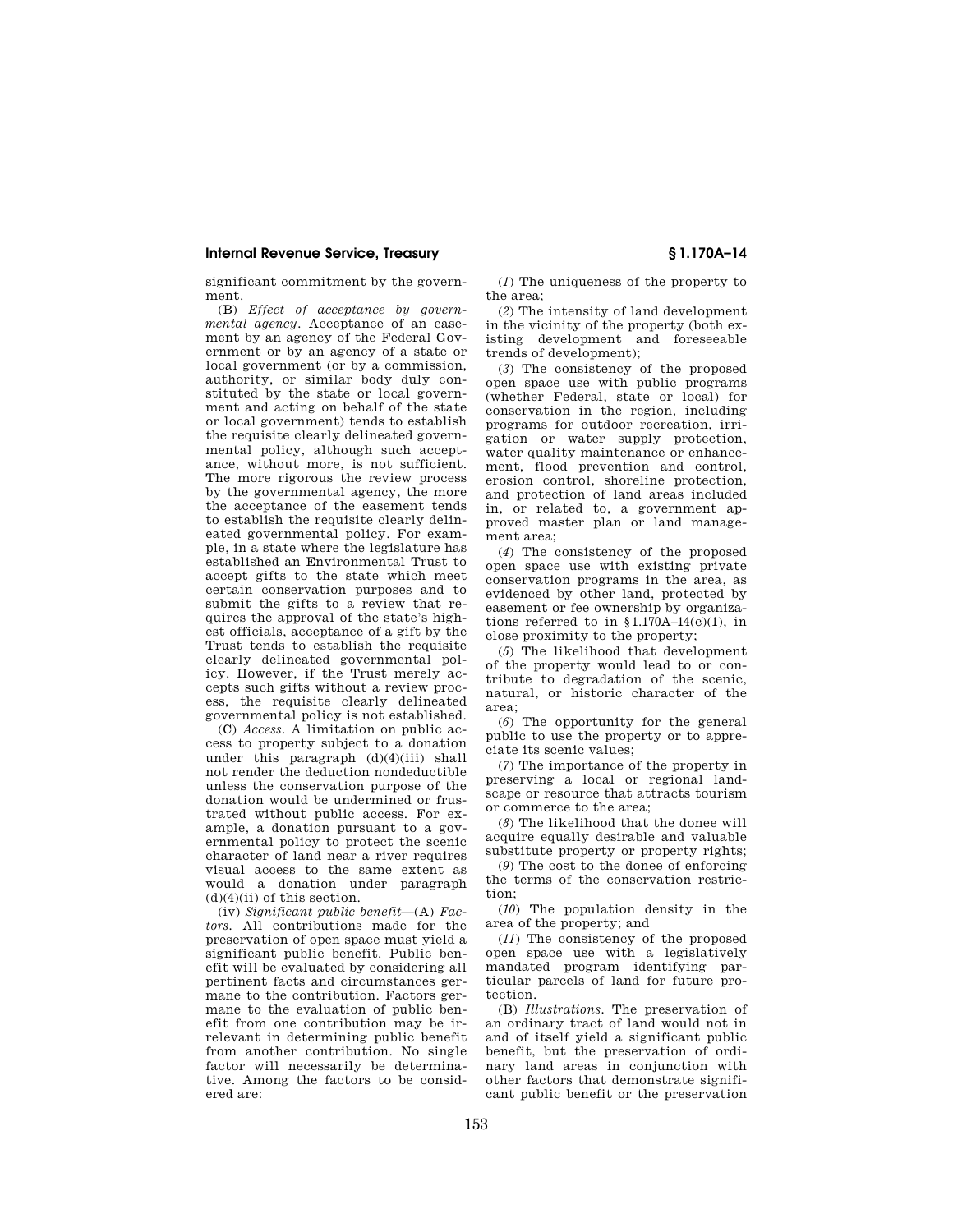of a unique land area for public employment would yield a significant public benefit. For example, the preservation of a vacant downtown lot would not by itself yield a significant public benefit, but the preservation of the downtown lot as a public garden would, absent countervailing factors, yield a significant public benefit. The following are other examples of contributions which would, absent countervailing factors, yield a significant public benefit: The preservation of farmland pursuant to a state program for flood prevention and control; the preservation of a unique natural land formation for the enjoyment of the general public; the preservation of woodland along a public highway pursuant to a government program to preserve the appearance of the area so as to maintain the scenic view from the highway; and the preservation of a stretch of undeveloped property located between a public highway and the ocean in order to maintain the scenic ocean view from the highway.

(v) *Limitation.* A deduction will not be allowed for the preservation of open space under section  $170(h)(4)(A)(iii)$ , if the terms of the easement permit a degree of intrusion or future development that would interfere with the essential scenic quality of the land or with the governmental conservation policy that is being furthered by the donation. See § 1.170A–14(e)(2) for rules relating to inconsistent use.

(vi) *Relationship of requirements*—(A) *Clearly delineated governmental policy and significant public benefit.* Although the requirements of ''clearly delineated governmental policy'' and ''significant public benefit'' must be met independently, for purposes of this section the two requirements may also be related. The more specific the governmental policy with respect to the particular site to be protected, the more likely the governmental decision, by itself, will tend to establish the significant public benefit associated with the donation. For example, while a statute in State X permitting preferential assessment for farmland is, by definition, governmental policy, it is distinguishable from a state statute, accompanied by appropriations, naming the  $\overline{X}$  River as a valuable resource and articulating

# **§ 1.170A–14 26 CFR Ch. I (4–1–01 Edition)**

the legislative policy that the X River and the relatively natural quality of its surrounding be protected. On these facts, an open space easement on farmland in State X would have to demonstrate additional factors to establish ''significant public benefit.'' The specificity of the legislative mandate to protect the X River, however, would by itself tend to establish the significant public benefit associated with an open space easement on land fronting the X River.

(B) *Scenic enjoyment and significant public benefit.* With respect to the relationship between the requirements of ''scenic enjoyment'' and ''significant public benefit,'' since the degrees of scenic enjoyment offered by a variety of open space easements are subjective and not as easily delineated as are increasingly specific levels of governmental policy, the significant public benefit of preserving a scenic view must be independently established in all cases.

(C) *Donations may satisfy more than one test.* In some cases, open space easements may be both for scenic enjoyment and pursuant to a clearly delineated governmental policy. For example, the preservation of a particular scenic view identified as part of a scenic landscape inventory by a rigorous governmental review process will meet the tests of both paragraphs  $(d)(4)(i)(A)$ and  $(d)(4)(i)(B)$  of this section.

(5) *Historic preservation*—(i) *In general.* The donation of a qualified real property interest to preserve an historically important land area or a certified historic structure will meet the conservation purposes test of this section. When restrictions to preserve a building or land area within a registered historic district permit future development on the site, a deduction will be allowed under this section only if the terms of the restrictions require that such development conform with appropriate local, state, or Federal standards for construction or rehabilitation within the district. See also, § 1.170A–  $14(h)(3)(ii)$ .

(ii) *Historically important land area.* The term *historically important land area* includes: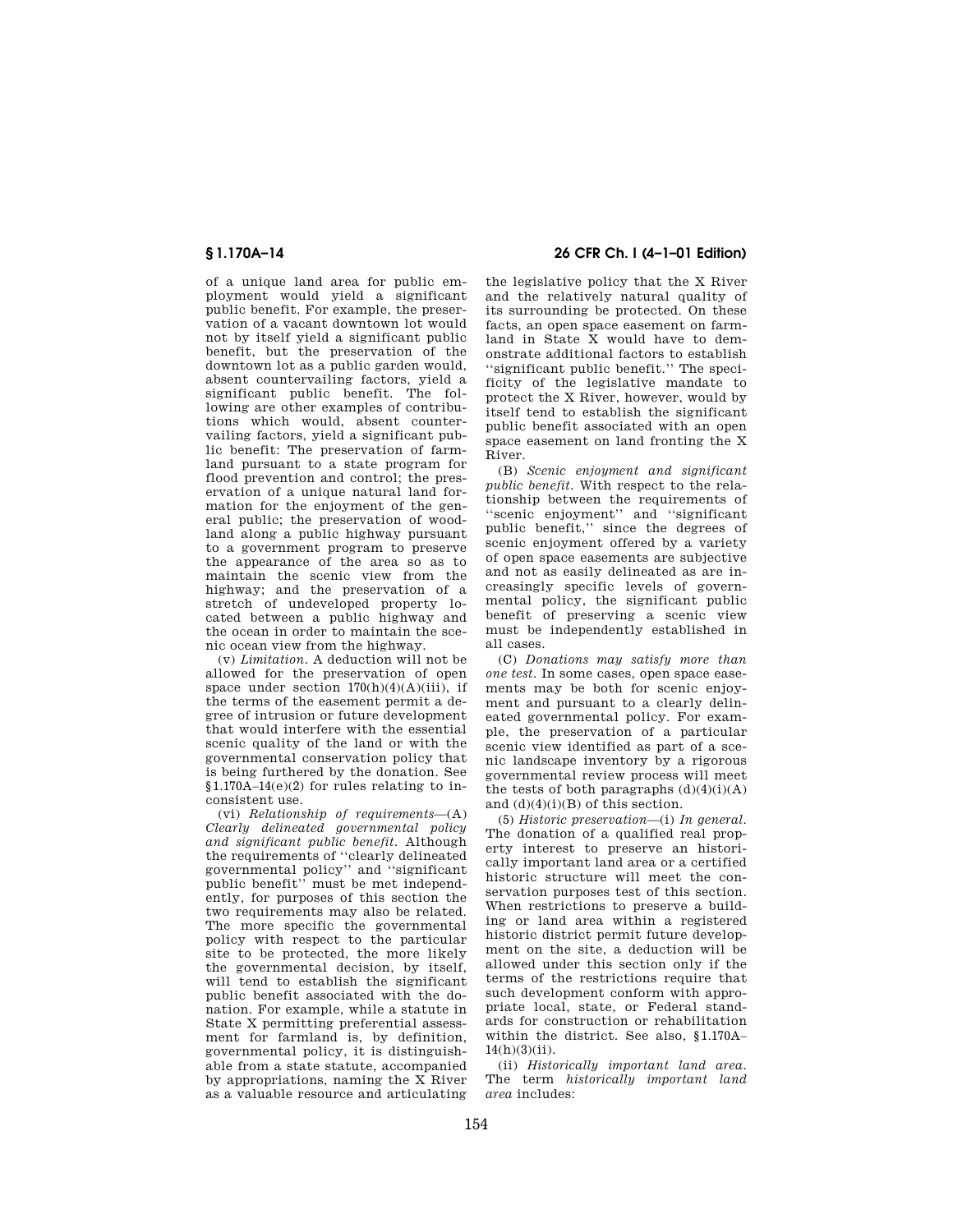(A) An independently significant land area including any related historic resources (for example, an archaeological site or a Civil War battlefield with related monuments, bridges, cannons, or houses) that meets the National Register Criteria for Evaluation in 36 CFR 60.4 (Pub. L. 89–665, 80 Stat. 915);

(B) Any land area within a registered historic district including any buildings on the land area that can reasonably be considered as contributing to the significance of the district; and

(C) Any land area (including related historic resources) adjacent to a property listed individually in the National Register of Historic Places (but not within a registered historic district) in a case where the physical or environmental features of the land area contribute to the historic or cultural integrity of the property.

(iii) *Certified historic structure.* The term *certified historic structure,* for purposes of this section, means any building, structure or land area which is—

(A) Listed in the National Register, or

(B) Located in a registered historic district (as defined in section  $48(g)(3)(B)$  and is certified by the Secretary of the Interior (pursuant to 36 CFR 67.4) to the Secretary of the Treasury as being of historic significance to the district.

A *structure* for purposes of this section means any structure, whether or not it is depreciable. Accordingly easements on private residences may qualify under this section. In addition, a structure would be considered to be a certified historic structure if it were certified either at the time the transfer was made or at the due date (including extensions) for filing the donor's return for the taxable year in which the contribution was made.

(iv) *Access.* (A) In order for a conservation contribution described in section  $170(h)(4)(A)(iv)$  and this paragraph (d)(5) to be deductible, some visual public access to the donated property is required. In the case of an historically important land area, the entire property need not be visible to the public for a donation to qualify under this section. However, the public benefit from the donation may be insufficient to qualify for a deduction if only a small portion of the property is so visible. Where the historic land area or certified historic structure which is the subject of the donation is not visible from a public way (*e.g.,* the structure is hidden from view by a wall or shrubbery, the structure is too far from the public way, or interior characteristics and features of the structure are the subject of the easement), the terms of the easement must be such that the general public is given the opportunity on a regular basis to view the characteristics and features of the property which are preserved by the easement to the extent consistent with the nature and condition of the property.

(B) Factors to be considered in determining the type and amount of public access required under paragraph  $(d)(5)(iv)(A)$  of this section include the historical significance of the donated property, the nature of the features that are the subject of the easement, the remoteness or accessibility of the site of the donated property, the possibility of physical hazards to the public visiting the property (for example, an unoccupied structure in a dilapidated condition), the extent to which public access would be an unreasonable intrusion on any privacy interests of individuals living on the property, the degree to which public access would impair the preservation interests which are the subject of the donation, and the availability of opportunities for the public to view the property by means other than visits to the site.

(C) The amount of access afforded the public by the donation of an easement shall be determined with reference to the amount of access permitted by the terms of the easement which are established by the donor, rather than the amount of access actually provided by the donee organization. However, if the donor is aware of any facts indicating that the amount of access that the donee organization will provide is significantly less than the amount of access permitted under the terms of the easement, then the amount of access afforded the public shall be determined with reference to this lesser amount.

(v) *Examples.* The provisions of paragraph  $(d)(5)(iv)$  of this section may be illustrated by the following examples: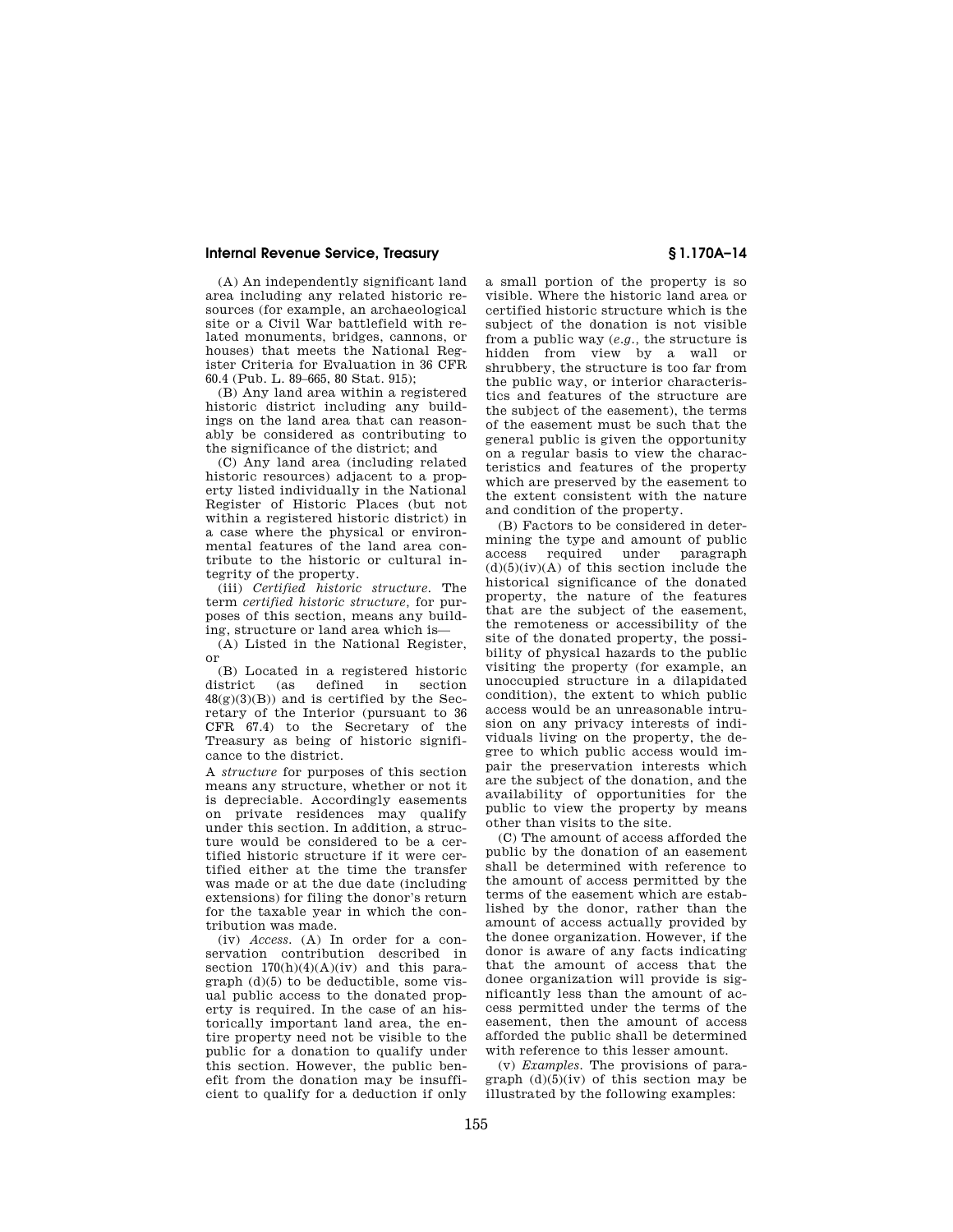*Example 1.* A and his family live in a house in a certified historic district in the State of X. The entire house, including its interior, has architectural features representing classic Victorian period architecture. A donates an exterior and interior easement on the property to a qualified organization but continues to live in the house with his family. A's house is surrounded by a high stone wall which obscures the public's view of it from the street. Pursuant to the terms of the easement, the house may be opened to the public from 10:00 a.m. to 4:00 p.m. on one Sunday in May and one Sunday in November each year for house and garden tours. These tours are to be under the supervision of the donee and open to members of the general public upon payment of a small fee. In addition, under the terms of the easement, the donee organization is given the right to photograph the interior and exterior of the house and distribute such photographs to magazines, newsletters, or other publicly available publications. The terms of the easement also permit persons affiliated with educational organizations, professional architectural associations, and historical societies to make an appointment through the donee organization to study the property. The donor is not aware of any facts indicating that the public access to be provided by the donee organization will be significantly less than that permitted by the terms of the easement. The 2 opportunities for public visits per year, when combined with the ability of the general public to view the architectural characteristics and features that are the subject of the easement through photographs, the opportunity for scholarly study of the property, and the fact that the house is used as an occupied residence, will enable the donation to satisfy the requirement of public access.

*Example 2.* B owns an unoccupied farmhouse built in the 1840's and located on a property that is adjacent to a Civil War battlefield. During the Civil War the farmhouse was used as quarters for Union troops. The battlefield is visited year round by the general public. The condition of the farmhouse is such that the safety of visitors will not be jeopardized and opening it to the public will not result in significant deterioration. The farmhouse is not visible from the battlefield or any public way. It is accessible only by way of a private road owned by B. B donates a conservation easement on the farmhouse to a qualified organization. The terms of the easement provide that the donee organization may open the property (via B's road) to the general public on four weekends each year from 8:30 a.m. to 4:00 p.m. The donation does not meet the public access requirement because the farmhouse is safe, unoccupied, and easily accessible to the general public who have come to the site to visit Civil War historic land areas (and related resources), but will only be open to the public on four

## **§ 1.170A–14 26 CFR Ch. I (4–1–01 Edition)**

weekends each year. However, the donation would meet the public access requirement if the terms of the easement permitted the donee organization to open the property to the public every other weekend during the year and the donor is not aware of any facts indicating that the donee organization will provide significantly less access than that permitted.

(e) *Exclusively for conservation purposes*—(1) *In general.* To meet the requirements of this section, a donation must be exclusively for conservation purposes. See paragraphs (c)(1) and  $(g)(1)$  through  $(g)(6)(ii)$  of this section. A deduction will not be denied under this section when incidental benefit inures to the donor merely as a result of conservation restrictions limiting the uses to which the donor's property may be put.

(2) *Inconsistent use.* Except as provided in paragraph (e)(4) of this section, a deduction will not be allowed if the contribution would accomplish one of the enumerated conservation purposes but would permit destruction of other significant conservation interests. For example, the preservation of farmland pursuant to a State program for flood prevention and control would not qualify under paragraph (d)(4) of this section if under the terms of the contribution a significant naturally occurring ecosystem could be injured or destroyed by the use of pesticides in the operation of the farm. However, this requirement is not intended to prohibit uses of the property, such as selective timber harvesting or selective farming if, under the circumstances, those uses do not impair significant conservation interests.

(3) *Inconsistent use permitted.* A use that is destructive of conservation interests will be permitted only if such use is necessary for the protection of the conservation interests that are the subject of the contribution. For example, a deduction for the donation of an easement to preserve an archaeological site that is listed on the National Register of Historic Places will not be disallowed if site excavation consistent with sound archaeological practices may impair a scenic view of which the land is a part. A donor may continue a pre-existing use of the property that does not conflict with the conservation purposes of the gift.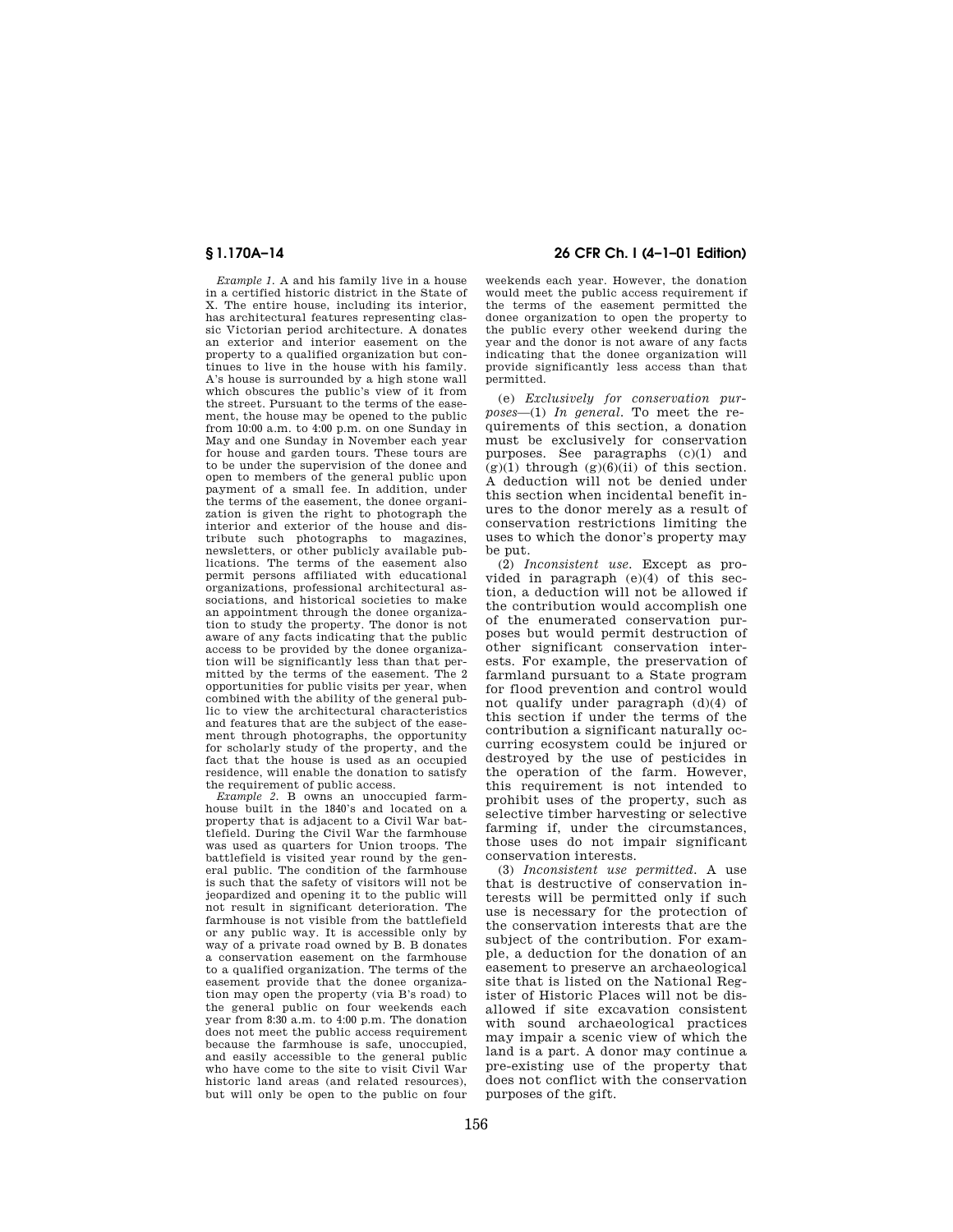(f) *Examples.* The provisions of this section relating to conservation purposes may be illustrated by the following examples.

*Example 1.* State S contains many large tract forests that are desirable recreation and scenic areas for the general public. The forests' scenic values attract millions of people to the State. However, due to the increasing intensity of land development in State S, the continued existence of forestland parcels greater than 45 acres is threatened. J grants a perpetual easement on a 100-acre parcel of forestland that is part of one of the State's scenic areas to a qualifying organization. The easement imposes restrictions on the use of the parcel for the purpose of maintaining its scenic values. The restrictions include a requirement that the parcel be maintained forever as open space devoted exclusively to conservation purposes and wildlife protection, and that there be no commercial, industrial, residential, or other development use of such parcel. The law of State S recognizes a limited public right to enter private land, particularly for recreational pursuits, unless such land is posted or the landowner objects. The easement specifically restricts the landowner from posting the parcel, or from objecting, thereby maintaining public access to the parcel according to the custom of the State. J's parcel provides the opportunity for the public to enjoy the use of the property and appreciate its scenic values. Accordingly, J's donation qualifies for a deduction under this section.

*Example 2.* A qualified conservation organization owns Greenacre in fee as a nature preserve. Greenacre contains a high quality example of a tall grass prairie ecosystem. Farmacre, an operating farm, adjoins Greenacre and is a compatible buffer to the nature preserve. Conversion of Farmacre to a more intense use, such as a housing development, would adversely affect the continued use of Greenacre as a nature preserve because of human traffic generated by the development. The owner of Farmacre donates an easement preventing any future development on Farmacre to the qualified conservation organization for conservation purposes. Normal agricultural uses will be allowed on Farmacre. Accordingly, the donation qualifies for a deduction under this section.

*Example 3.* H owns Greenacre, a 900-acre parcel of woodland, rolling pasture, and orchards on the crest of a mountain. All of Greenacre is clearly visible from a nearby national park. Because of the strict enforcement of an applicable zoning plan, the highest and best use of Greenacre is as a subdivision of 40-acre tracts. H wishes to donate a scenic easement on Greenacre to a qualifying conservation organization, but H would like to reserve the right to subdivide Greenacre into 90-acre parcels with no more than one single-family home allowable on each parcel. Random building on the property, even as little as one home for each 90 acres, would destroy the scenic character of the view. Accordingly, no deduction would be allowable under this section.

*Example 4.* Assume the same facts as in *example (3),* except that not all of Greenacre is visible from the park and the deed of easement allows for limited cluster development of no more than five nine-acre clusters (with four houses on each cluster) located in areas generally not visible from the national park and subject to site and building plan approval by the donee organization in order to preserve the scenic view from the park. The donor and the donee have already identified sites where limited cluster development would not be visible from the park or would not impair the view. Owners of homes in the clusters will not have any rights with respect to the surrounding Greenacre property that are not also available to the general public. Accordingly, the donation qualifies for a deduction under this section.

*Example 5.* In order to protect State S's declining open space that is suited for agricultural use from increasing development pressure that has led to a marked decline in such open space, the Legislature of State S passed a statute authorizing the purchase of ''agricultural land development rights'' on open acreage. Agricultural land development rights allow the State to place agricultural preservation restrictions on land designated as worthy of protection in order to preserve open space and farm resources. Agricultural preservation restrictions prohibit or limit construction or placement of buildings except those used for agricultural purposes or dwellings used for family living by the farmer and his family and employees; removal of mineral substances in any manner that adversely affects the land's agricultural potential; or other uses detrimental to retention of the land for agricultural use. Money has been appropriated for this program and some landowners have in fact sold their ''agricultural land development rights'' to State S. K owns and operates a small dairy farm in State S located in an area designated by the Legislature as worthy of protection. K desires to preserve his farm for agricultural purposes in perpetuity. Rather than selling the development rights to State S, K grants to a qualified organization an agricultural preservation restriction on his property in the form of a conservation easement. K reserves to himself, his heirs and assigns the right to manage the farm consistent with sound agricultural and management practices. The preservation of K's land is pursuant to a clearly delineated governmental policy of preserving open space available for agricultural use, and will yield a significant public benefit by preserving open space against increasing development pressures.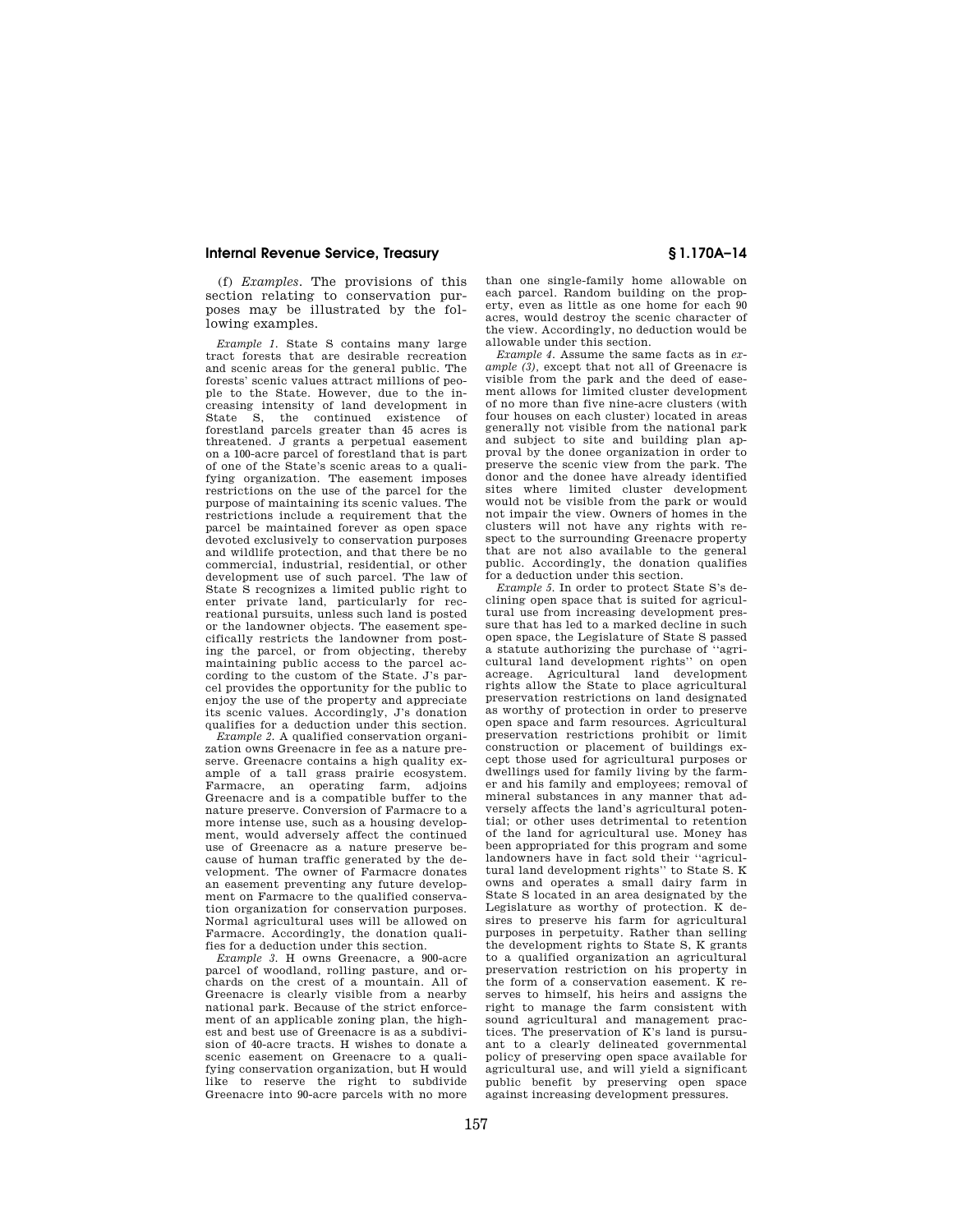(g) *Enforceable in perpetuity*—(1) *In general*. In the case of any donation under this section, any interest in the property retained by the donor (and the donor's successors in interest) must be subject to legally enforceable restrictions (for example, by recordation in the land records of the jurisdiction in which the property is located) that will prevent uses of the retained interest inconsistent with the conservation purposes of the donation. In the case of a contribution of a remainder interest, the contribution will not qualify if the tenants, whether they are tenants for life or a term of years, can use the property in a manner that diminishes the conservation values which are intended to be protected by the contribution.

(2) *Protection of a conservation purpose in case of donation of property subject to a mortgage.* In the case of conservation contributions made after February 13, 1986, no deducion will be permitted under this section for an interest in property which is subject to a mortgage unless the mortgagee subordinates its rights in the property to the right of the qualified organization to enforce the conservation purposes of the gift in perpetuity. For conservation contributions made prior to February 14, 1986, the requirement of section 170  $(h)(5)(A)$  is satisfied in the case of mortgaged property (with respect to which the mortgagee has not subordinated its rights) only if the donor can demonstrate that the conservation purpose is protected in perpetuity without subordination of the mortgagee's rights.

(3) *Remote future event.* A deduction shall not be disallowed under section  $170(f)(3)(B)(iii)$  and this section merely because the interest which passes to, or is vested in, the donee organization may be defeated by the performance of some act or the happening of some event, if on the date of the gift it appears that the possibility that such act or event will occur is so remote as to be negligible. See paragraph (e) of § 1.170A–1. For example, a state's statutory requirement that use restrictions must be rerecorded every 30 years to remain enforceable shall not, by itself, render an easement nonperpetual.

## **§ 1.170A–14 26 CFR Ch. I (4–1–01 Edition)**

(4) *Retention of qualified mineral interest*—(i) *In general*. Except as otherwise provided in paragraph  $(g)(4)(ii)$  of this section, the requirements of this section are not met and no deduction shall be allowed in the case of a contribution of any interest when there is a retention by any person of a qualified mineral interest (as defined in paragraph  $(b)(1)(i)$  of this section) if at any time there may be extractions or removal of minerals by any surface mining method. Moreover, in the case of a qualified mineral interest gift, the requirement that the conservation purposes be protected in perpetuity is not satisfied if any method of mining that is inconsistent with the particular conservation purposes of a contribution is permitted at any time. See also § 1.170A– 14(e)(2). However, a deduction under this section will not be denied in the case of certain methods of mining that may have limited, localized impact on the real property but that are not irremediably destructive of significant conservation interests. For example, a deduction will not be denied in a case where production facilities are concealed or compatible with existing topography and landscape and when surface alteration is to be restored to its original state.

(ii) *Exception for qualified conservation contributions after July 1984.* (A) A contribution made after July 18, 1984, of a qualified real property interest described in section 170(h)(2)(A) shall not be disqualified under the first sentence of paragraph (g)(4)(i) of this section if the following requirements are satisfied.

(*1*) The ownership of the surface estate and mineral interest were separated before June 13, 1976, and remain so separated up to and including the time of the contribution.

(*2*) The present owner of the mineral interest is not a person whose relationship to the owner of the surface estate is described at the time of the contribution in section 267(b) or section 707(b), and

(*3*) The probability of extraction or removal of minerals by any surface mining method is so remote as to be negligible.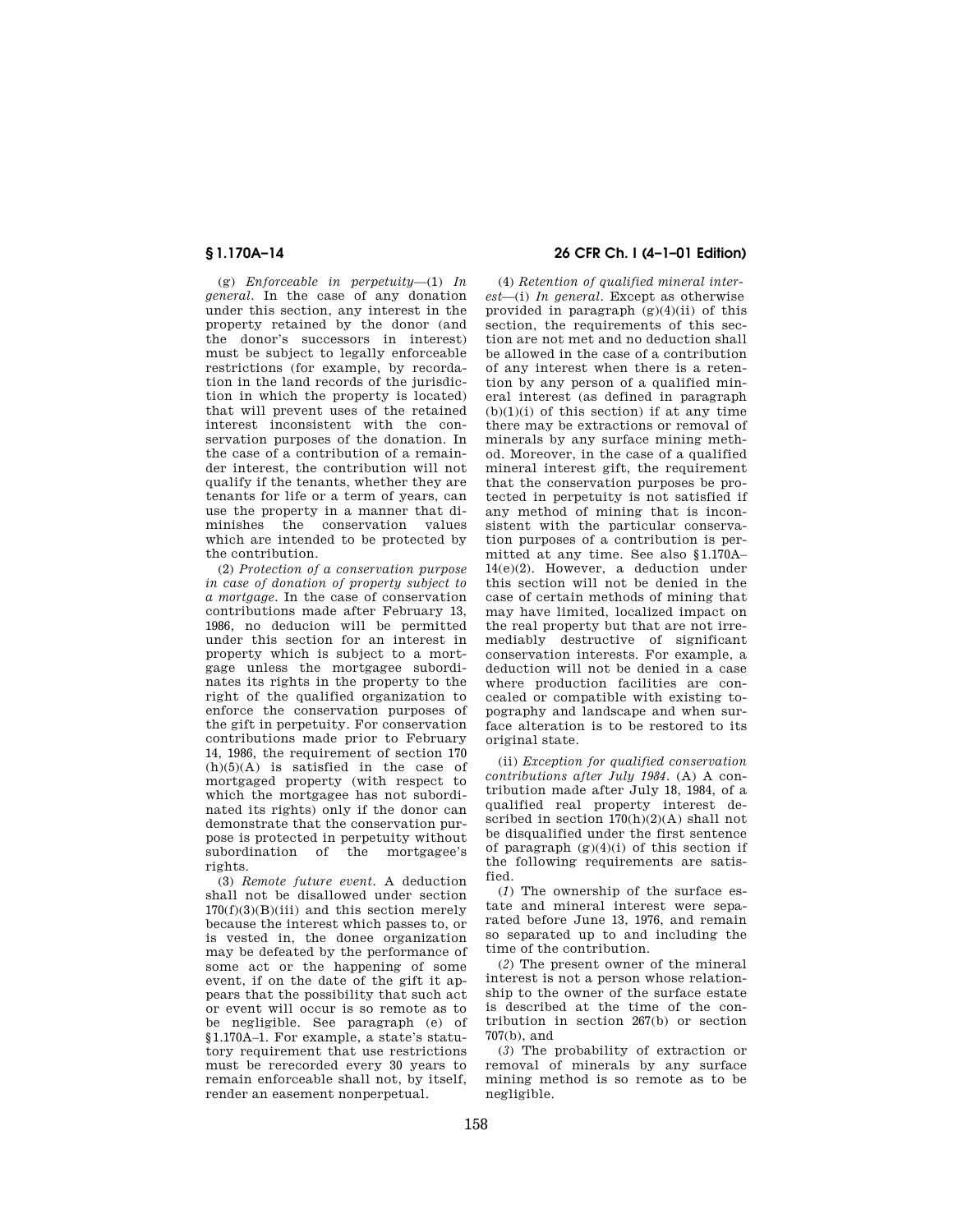Whether the probability of extraction or removal of minerals by surface mining is so remote as to be negligible is a question of fact and is to be made on a case by case basis. Relevant factors to be considered in determining if the probability of extraction or removal of minerals by surface mining is so remote as to be negligible include: Geological, geophysical or economic data showing the absence of mineral reserves on the property, or the lack of commercial feasibility at the time of the contribution of surface mining the mineral interest.

(B) If the ownership of the surface estate and mineral interest first became separated after June 12, 1976, no deduction is permitted for a contribution under this section unless surface mining on the property is completely prohibited.

(iii) *Examples.* The provisions of paragraph  $(g)(4)(i)$  and  $(ii)$  of this section may be illustrated by the following examples:

*Example 1.* K owns 5,000 acres of bottomland hardwood property along a major watershed system in the southern part of the United States. Agencies within the Department of the Interior have determined that southern bottomland hardwoods are a rapidly diminishing resource and a critical ecosystem in the south because of the intense pressure to cut the trees and convert the land to agricultural use. These agencies have further determined (and have indicated in correspondence with K) that bottomland hardwoods provide a superb habitat for numerous species and play an important role in controlling floods and purifying rivers. K donates to a qualified organization his entire interest in this property other than his interest in the gas and oil deposits that have been identified under K's property. K covenants and can ensure that, although drilling for gas and oil on the property may have some temporary localized impact on the real property, the drilling will not interfere with the overall conservation purpose of the gift, which is to protect the unique bottomland hardwood ecosystem. Accordingly, the donation qualifies for a deduction under this section.

*Example 2.* Assume the same facts as in *Example*  $(1)$ , except that in 1979, K sells the mineral interest to A, an unrelated person, in an arm's-length transaction, subject to a recorded prohibition on the removal of any minerals by any surface mining method and a recorded prohibition against any mining technique that will harm the bottomland hardwood ecosystem. After the sale to A, K donates a qualified real property interest to a qualified organization to protect the bottomland hardwood ecosystem. Since at the time of the transfer, surface mining and any mining technique that will harm the bottomland hardwood ecosystem are completely prohibited, the donation qualifies for a deduction under this section.

(5) *Protection of conservation purpose where taxpayer reserves certain rights*—(i) *Documentation.* In the case of a donation made after February 13, 1986, of any qualified real property interest when the donor reserves rights the exercise of which may impair the conservation interests associated with the property, for a deduction to be allowable under this section the donor must make available to the donee, prior to the time the donation is made, documentation sufficient to establish the condition of the property at the time of the gift. Such documentation is designed to protect the conservation interests associated with the property, which although protected in perpetuity by the easement, could be adversely affected by the exercise of the reserved rights. Such documentation may include:

(A) The appropriate survey maps from the United States Geological Survey, showing the property line and other contiguous or nearby protected areas;

(B) A map of the area drawn to scale showing all existing man-made improvements or incursions (such as roads, buildings, fences, or gravel pits), vegetation and identification of flora and fauna (including, for example, rare species locations, animal breeding and roosting areas, and migration routes), land use history (including present uses and recent past disturbances), and distinct natural features (such as large trees and aquatic areas);

(C) An aerial photograph of the property at an appropriate scale taken as close as possible to the date the donation is made; and

(D) On-site photographs taken at appropriate locations on the property. If the terms of the donation contain restrictions with regard to a particular natural resource to be protected, such as water quality or air quality, the condition of the resource at or near the time of the gift must be established. The documentation, including the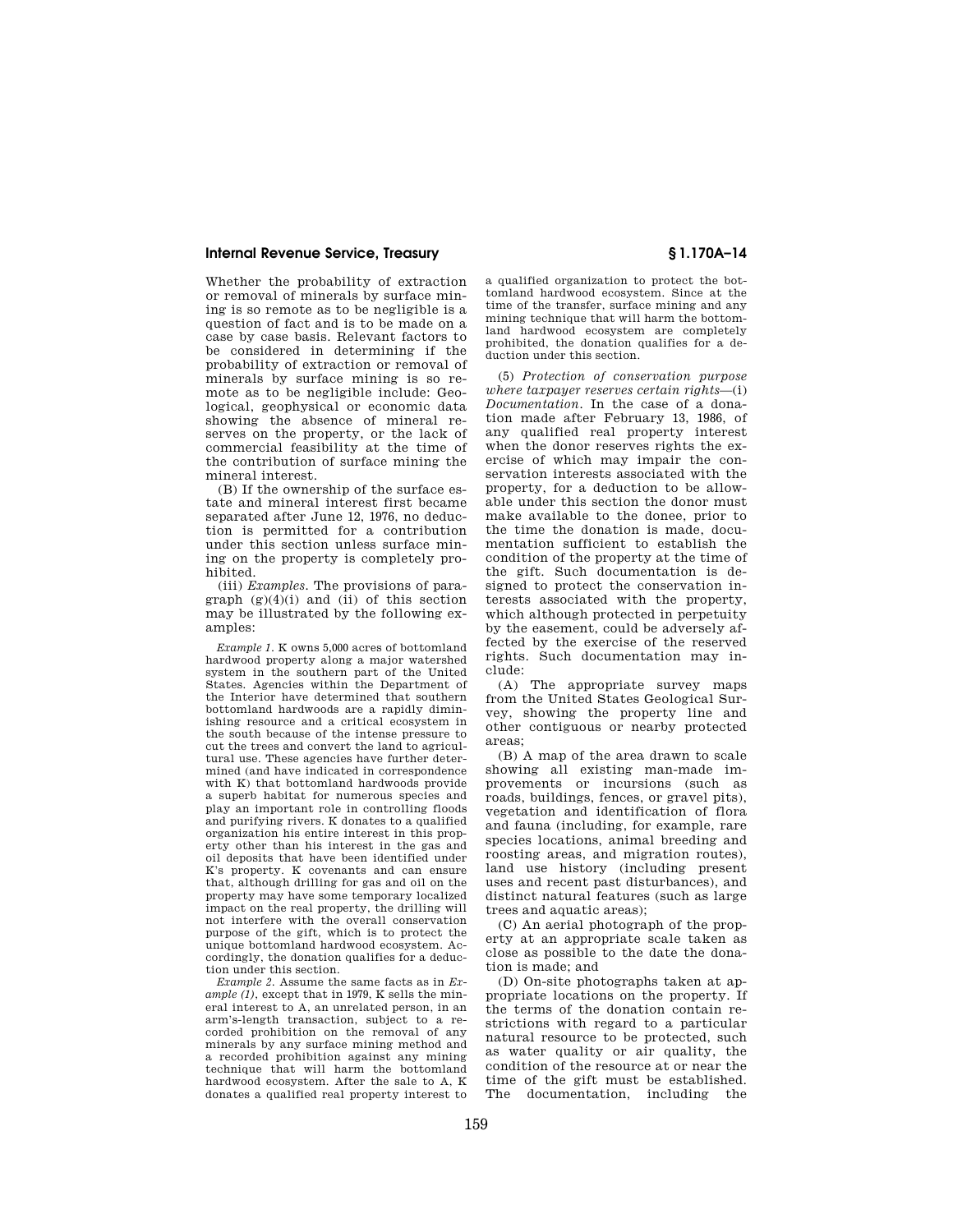maps and photographs, must be accompanied by a statement signed by the donor and a representative of the donee clearly referencing the documentation and in substance saying ''This natural resources inventory is an accurate representation of [the protected property] at the time of the transfer.''.

(ii) *Donee's right to inspection and legal remedies.* In the case of any donation referred to in paragraph  $(g)(5)(i)$  of this section, the donor must agree to notify the donee, in writing, before exercising any reserved right, *e.g.* the right to extract certain minerals which may have an adverse impact on the conservation interests associated with the qualified real property interest. The terms of the donation must provide a right of the donee to enter the property at reasonable times for the purpose of inspecting the property to determine if there is compliance with the terms of the donation. Additionally, the terms of the donation must provide a right of the donee to enforce the conservation restrictions by appropriate legal proceedings, including but not limited to, the right to require the restoration of the property to its condition at the time of the donation.

(6) *Extinguishment.* (i) In general. If a subsequent unexpected change in the conditions surrounding the property that is the subject of a donation under this paragraph can make impossible or impractical the continued use of the property for conservation purposes, the conservation purpose can nonetheless be treated as protected in perpetuity if the restrictions are extinguished by judicial proceeding and all of the donee's proceeds (determined under paragraph  $(g)(6)(ii)$  of this section) from a subsequent sale or exchange of the property are used by the donee organization in a manner consistent with the conservation purposes of the original contribution.

(ii) *Proceeds.* In case of a donation made after February 13, 1986, for a deduction to be allowed under this section, at the time of the gift the donor must agree that the donation of the perpetual conservation restriction gives rise to a property right, immediately vested in the donee organization, with a fair market value that is at least equal to the proportionate

## **§ 1.170A–14 26 CFR Ch. I (4–1–01 Edition)**

value that the perpetual conservation restriction at the time of the gift, bears to the value of the property as a whole at that time. See § 1.170A– 14(h)(3)(iii) relating to the allocation of basis. For purposes of this paragraph  $(g)(6)(ii)$ , that proportionate value of the donee's property rights shall remain constant. Accordingly, when a change in conditions give rise to the extinguishment of a perpetual conservation restriction under paragraph  $(g)(6)(i)$  of this section, the donee organization, on a subsequent sale, exchange, or involuntary conversion of the subject property, must be entitled to a portion of the proceeds at least equal to that proportionate value of the perpetual conservation restriction, unless state law provides that the donor is entitled to the full proceeds from the conversion without regard to the terms of the prior perpetual conservation restriction.

(h) *Valuation*—(1) *Entire interest of donor other than qualified mineral interest.* The value of the contribution under section 170 in the case of a contribution of a taxpayer's entire interest in property other than a qualified mineral interest is the fair market value of the surface rights in the property contributed. The value of the contribution shall be computed without regard to the mineral rights. See paragraph (h)(4), *example (1),* of this section.

(2) *Remainder interest in real property.* In the case of a contribution of any remainder interest in real property, section 170(f)(4) provides that in determining the value of such interest for purposes of section 170, depreciation and depletion of such property shall be taken into account. See § 1.170A–12. In the case of the contribution of a remainder interest for conservation purposes, the current fair market value of the property (against which the limitations of § 1.170A–12 are applied) must take into account any pre-existing or contemporaneously recorded rights limiting, for conservation purposes, the use to which the subject property may be put.

(3) *Perpetual conservation restriction—* (i) *In general.* The value of the contribution under section 170 in the case of a charitable contribution of a perpetual conservation restriction is the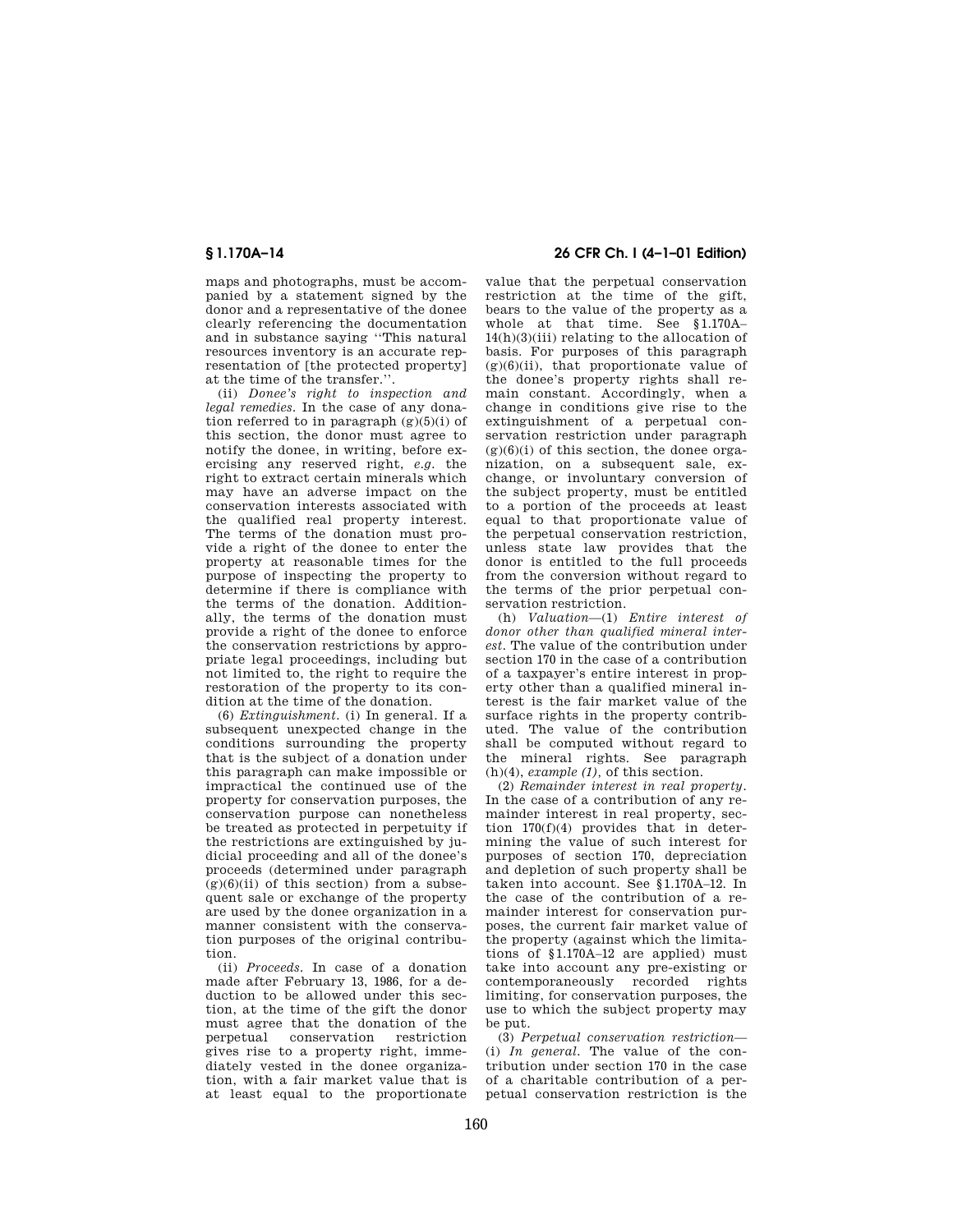fair market value of the perpetual conservation restriction at the time of the contribution. See § 1.170A–7(c). If there is a substantial record of sales of easements comparable to the donated easement (such as purchases pursuant to a governmental program), the fair market value of the donated easement is based on the sales prices of such comparable easements. If no substantial record of market-place sales is available to use as a meaningful or valid comparison, as a general rule (but not necessarily in all cases) the fair market value of a perpetual conservation restriction is equal to the difference between the fair market value of the property it encumbers before the granting of the restriction and the fair market value of the encumbered property after the granting of the restriction. The amount of the deduction in the case of a charitable contribution of a perpetual conservation restriction covering a portion of the contiguous property owned by a donor and the donor's family (as defined in section  $267(c)(4)$  is the difference between the fair market value of the entire contiguous parcel of property before and after the granting of the restriction. If the granting of a perpetual conservation restriction after January 14, 1986, has the effect of increasing the value of any other property owned by the donor or a related person, the amount of the deduction for the conservation contribution shall be reduced by the amount of the increase in the value of the other property, whether or not such property is contiguous. If, as a result of the donation of a perpetual conservation restriction, the donor or a related person receives, or can reasonably expect to receive, financial or economic benefits that are greater than those that will inure to the general public from the transfer, no deduction is allowable under this section. However, if the donor or a related person receives, or can reasonably expect to receive, a financial or economic benefit that is substantial, but it is clearly shown that the benefit is less than the amount of the transfer, then a deduction under this section is allowable for the excess of the amount transferred over the amount of the financial or economic benefit received or reason-

ably expected to be received by the donor or the related person. For purposes of this paragraph  $(h)(3)((i))$ , related person shall have the same meaning as in either section 267(b) or section 707(b). (See *Example (10)* of paragraph (h)(4) of this section.)

(ii) *Fair market value of property before and after restriction.* If before and after valuation is used, the fair market value of the property before contribution of the conservation restriction must take into account not only the current use of the property but also an objective assessment of how immediate or remote the likelihood is that the property, absent the restriction, would in fact be developed, as well as any effect from zoning, conservation, or historic preservation laws that already restrict the property's potential highest and best use. Further, there may be instances where the grant of a conservation restriction may have no material effect on the value of the property or may in fact serve to enhance, rather than reduce, the value of property. In such instances no deduction would be allowable. In the case of a conservation restriction that allows for any development, however limited, on the property to be protected, the fair maket value of the property after contribution of the restriction must take into account the effect of the development. In the case of a conservation easement such as an easement on a certified historic structure, the fair market value of the property after contribution of the restriction must take into account the amount of access permitted by the terms of the easement. Additionally, if before and after valuation is used, an appraisal of the property after contribution of the restriction must take into account the effect of restrictions that will result in a reduction of the potential fair market value represented by highest and best use but will, nevertheless, permit uses of the property that will increase its fair market value above that represented by the property's current use. The value of a perpetual conservation restriction shall not be reduced by reason of the existence of restrictions on transfer designed solely to ensure that the conservation restriction will be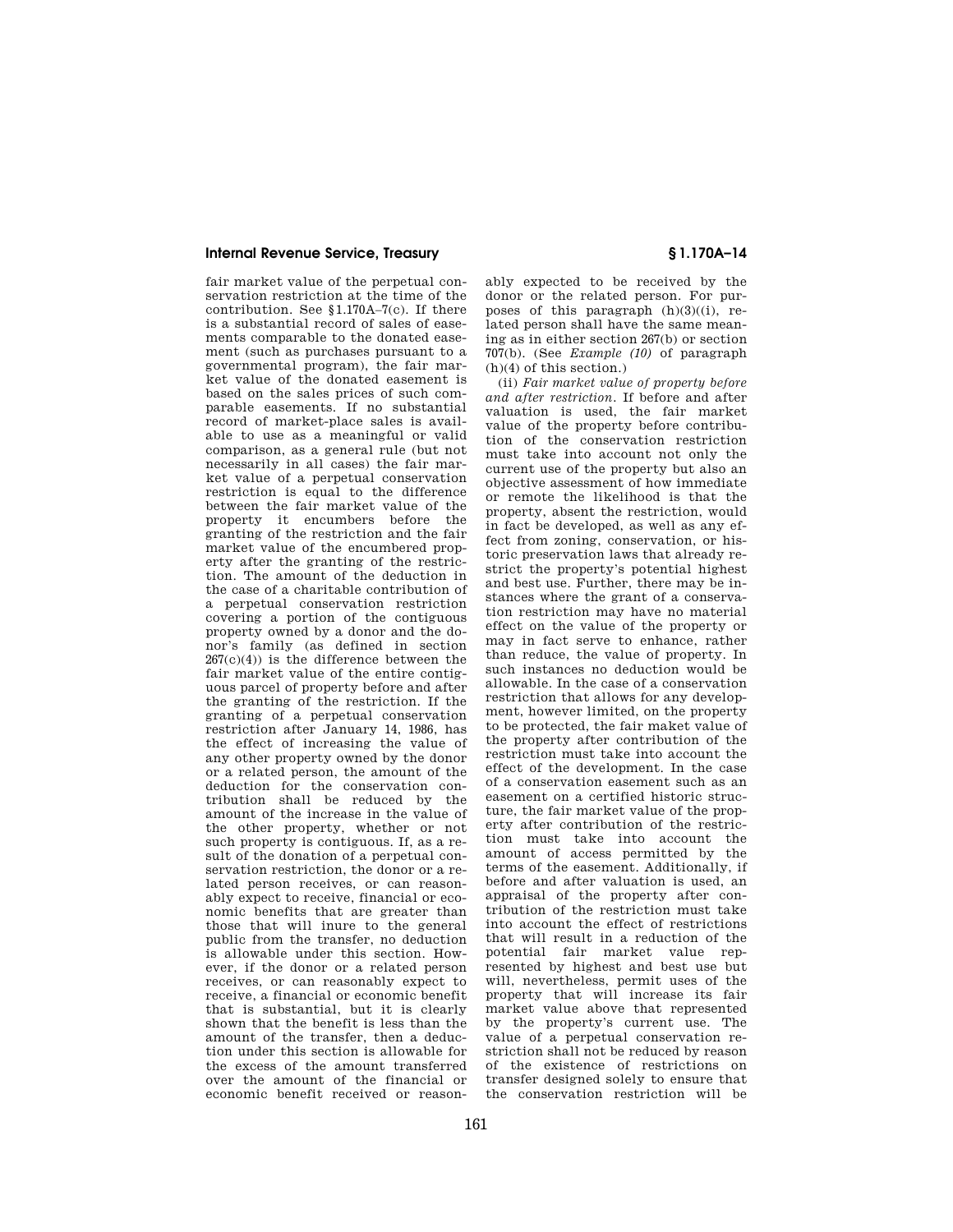dedicated to conservation purposes. See §1.170A-14 (c)(3).

(iii) *Allocation of basis.* In the case of the donation of a qualified real property interest for conservation purposes, the basis of the property retained by the donor must be adjusted by the elimination of that part of the total basis of the property that is properly allocable to the qualified real property interest granted. The amount of the basis that is allocable to the qualified real property interest shall bear the same ratio to the total basis of the property as the fair market value of the qualified real property interest bears to the fair market value of the property before the granting of the qualified real property interest. When a taxpayer donates to a qualifying conservation organization an easement on a structure with respect to which deductions are taken for depreciation, the reduction required by this para $graph (h)(3)(ii)$  in the basis of the property retained by the taxpayer must be allocated between the structure and the underlying land.

(4) *Examples.* The provisions of this section may be illustrated by the following examples. In examples illustrating the value or deductibility of donations, the applicable restrictions and limitations of § 1.170A–4, with respect to reduction in amount of charitable contributions of certain appreciated property, and § 1.170A–8, with respect to limitations on charitable deductions by individuals. must also be taken into account.

*Example 1.* A owns Goldacre, a property adjacent to a state park. A wants to donate Goldacre to the state to be used as part of the park, but A wants to reserve a qualified mineral interest in the property, to exploit currently and to devise at death. The fair market value of the surface rights in Goldacre is \$200,000 and the fair market value of the mineral rights in \$100.000. In order to ensure that the quality of the park will not be degraded, restrictions must be imposed on the right to extract the minerals that reduce the fair market value of the mineral rights to \$80,000. Under this section, the value of the contribution is \$200,000 (the value of the surface rights).

*Example 2.* In 1984 B, who is 62, donates a remainder interest in Greenacre to a qualifying organization for conservation purposes. Greenacre is a tract of 200 acres of undeveloped woodland that is valued at \$200,000 at

## **§ 1.170A–14 26 CFR Ch. I (4–1–01 Edition)**

its highest and best use. Under § 1.170A–12(b), the value of a remainder interest in real property following one life is determined under § 25.2512–5 of this chapter (Gift Tax Regulations). (See § 25.2512–5A of this chapter with respect to the valuation of annuities, interests for life or term of years, and remainder or reversionary interests transferred before May 1, 1999.) Accordingly, the value of the remainder interest, and thus the amount eligible for an income tax deduction under section 170(f), is \$55,996 (\$200,000×.27998).

*Example 3.* Assume the same facts as in *Example (2)*, except that Greenacre is B's 200 acre estate with a home built during the colonial period. Some of the acreage around the home is cleared; the balance of Greenacre, except for access roads, is wooded and undeveloped. See section 170(f)(3)(B)(i). However, B would like Greenacre to be maintained in its current state after his death, so he donates a remainder interest in Greenacre to a qualifying organization for conservation purposes pursunt to section  $170$  (f)(3)(B)(iii) and (h)(2)(B). At the time of the gift the land has a value of \$200,000 and the house has a value of \$100,000. The value of the remainder interest, and thus the amount eligible for an income tax deduction under section 170(f), is computed pursuant to § 1.170A–12. See § 1.170A–12(b)(3).

*Example 4.* Assume the same facts as in *Example (2)*, except that at age 62 instead of donating a remainder interest B donates an easement in Greenacre to a qualifying organization for conservation purposes. The fair market value of Greenacre after the donation is reduced to \$110,000. Accordingly, the value of the easement, and thus the amount eligible for a deduction under section 170(f), is \$90,000 (\$200,000 less \$110,000).

*Example 5.* Assume the same facts as in *Example (4)*, and assume that three years later, at age 65, B decides to donate a remainder interest in Greenacre to a qualifying organization for conservation purposes. Increasing real estate values in the area have raised the fair market value of Greenacre (subject to the easement) to \$130,000. Accordingly, the value of the remainder interest, and thus the amount eligible for a deduction under section 170(f), is \$41,639 (\$130,000×.32030).

*Example 6.* Assume the same facts as in *Example (2)*, except that at the time of the donation of a remainder interest in Greenacre, B also donates an easement to a different qualifying organization for conservation purposes. Based on all the facts and circumstances, the value of the easement is determined to be \$100,000. Therefore, the value of the property after the easement is \$100,000 and the value of the remainder interest, and thus the amount eligible for deduction under section 170(f), is \$27,998 (\$100,000×.27998).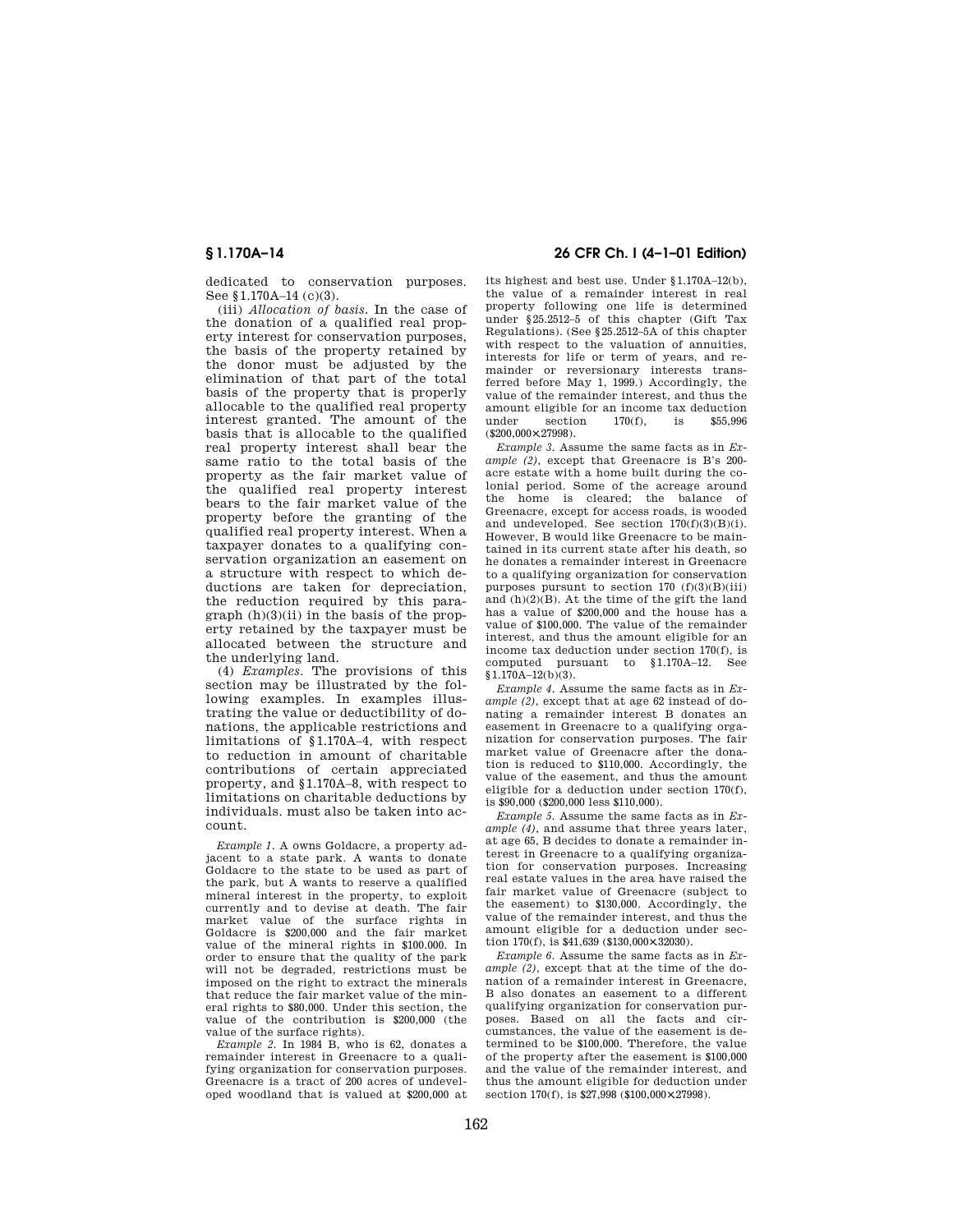*Example 7.* C owns Greenacre, a 200-acre estate containing a house built during the colonial period. At its highest and best use, for home development, the fair market value of Greenacre is \$300,000. C donates an easement (to maintain the house and Green acre in their current state) to a qualifying organization for conservation purposes. The fair market value of Greenacre after the donation is reduced to \$125,000. Accordingly, the value of the easement and the amount eligible for a deduction under section 170(f) is \$175.000 (\$300,000 less \$125,000).

*Example 8.* Assume the same facts as in *Example (7)* and assume that three years later, C decides to donate a remainder interest in Greenacre to a qualifying organization for conservation purposes. Increasing real estate values in the area have raised the fair market value of Greenacre to \$180.000. Assume that because of the perpetual easement prohibiting any development of the land, the value of the house is \$120,000 and the value of the land is \$60,000. The value of the remainder interest, and thus the amount eligible for an income tax deduction under section 170(f), is computed pursuant to § 1.170A–12. See  $$1.170A-12(b)(3).$ 

*Example 9.* D owns property with a basis of \$20,000 and a fair market value of \$80,000. D donates to a qualifying organization an easement for conservation purposes that is determined under this section to have a fair market value of \$60,000. The amount of basis allocable to the easement is \$15,000 (\$60,000/ \$80,000=\$15,000/\$20,000). Accordingly, the basis of the property is reduced to \$5,000 (\$20,000 minus \$15,000).

*Example 10.* E owns 10 one-acre lots that are currently woods and parkland. The fair market value of each of E's lots is \$15,000 and the basis of each lot is \$3,000. E grants to the county a perpetual easement for conservation purposes to use and maintain eight of the acres as a public park and to restrict any future development on those eight acres. As a result of the restrictions, the value of the eight acres is reduced to \$1,000 an acre. However, by perpetually restricting development on this portion of the land, E has ensured that the two remaining acres will always be bordered by parkland, thus increasing their fair market value to \$22,500 each. If the eight acres represented all of E's land, the fair market value of the easement would be \$112,000, an amount equal to the fair market value of the land before the granting of the easement (8×\$15,000=\$120,000) minus the fair market value of the encumbered land after the granting of the easement  $(8\times\$1,000=\$8,000)$ . However, because the easement only covered a portion of the taxpayer's contiguous land, the amount of the deduction under section 170 is reduced to \$97,000 (\$150,000–\$53,000), that is, the difference between the fair market value of the entire tract of land before (\$150,000) and after

 $((8 \times \$1,000)+(2 \times \$22,500))$  the granting of the easement.

*Example 11.* Assume the same facts as in *example (10).* Since the easement covers a portion of E's land, only the basis of that portion is adjusted. Therefore, the amount of basis allocable to the easement is  $$22,400$  ( $8\times$3.000)\times$112,000\%120,000)$ ). Accordingly,  $((8\times$3,000)\times$($112,000/$120,000)).$ the basis of the eight acres encumbered by the easement is reduced to \$1,600 (\$24,000– \$22,400), or \$200 for each acre. The basis of the two remaining acres is not affected by the donation.

*Example 12.* F owns and uses as professional offices a two-story building that lies within a registered historic district. F's building is an outstanding example of period architecture with a fair market value of \$125,000. Restricted to its current use, which is the highest and best use of the property without making changes to the facade, the building and lot would have a fair market value of \$100,000, of which \$80,000 would be allocable to the building and \$20,000 woud be allocable to the lot. F's basis in the property is \$50,000, of which \$40,000 is allocable to the building and \$10,000 is allocable to the lot. F's neighborhood is a mix of residential and commercial uses, and it is possible that F (or another owner) could enlarge the building for more extensive commercial use, which is its highest and best use. However, this would require changes to the facade. F would like to donate to a qualifying preservation organization an easement restricting any changes to the facade and promising to maintain the facade in perpetuity. The donation would qualify for a deduction under this section. The fair market value of the easement is \$25,000 (the fair market value of the property before the easement, \$125,000, minus the fair market value of the property after the easement, \$100,000). Pursuant to § 1.170A–14(h)(3)(iii), the basis allocable to the easement is \$10,000 and the basis of the underlying property (building and lot) is reduced to \$40,000.

(i) *Substantiation requirement.* If a taxpayer makes a qualified conservation contribution and claims a deduction, the taxpayer must maintain written records of the fair market value of the underlying property before and after the donation and the conservation purpose furthered by the donation and such information shall be stated in the taxpayer's income tax return if required by the return or its instructions. See also § 1.170A–13(c) (relating to substantiation requirements for deductions in excess of \$5,000 for charitable contributions made after 1984), and section 6659 (relating to additions to tax in the case of valuation overstatements).